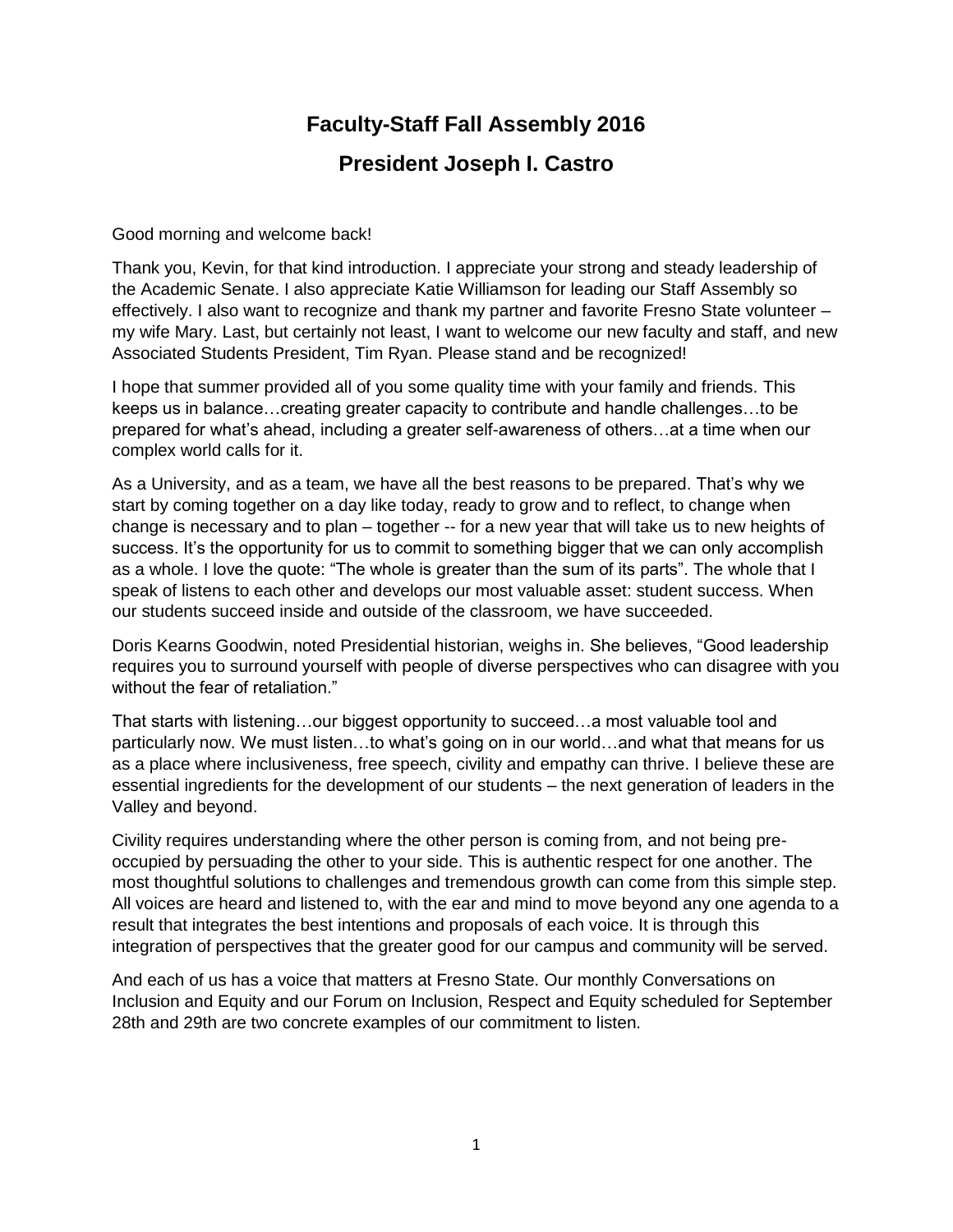David Brooks of the New York Times who was on campus in May describes in his book, The Road to Character, a "moral bucket list"—one that includes what he calls the inner light...a reflection of "eulogy virtues", not "resume virtues." Resume virtues help prepare you for a professional career; eulogy virtues build personal character. As educators Brooks believes that we should be spending as much time with character as with careers. I agree. He suggests that those with an inner light listen well…in the process they are often caught looking after other people, not thinking about what wonderful work they are doing, but hearing and valuing what's up with others.

Here at Fresno State your voices are being heard. The call by our LGBTQ community for the freedom to designate an individual student's name preference was heard and put into action. The call to better support African-American students in connecting with their peers and the University was heard and put into action. A first ever retreat – appropriately titled *Harambee,*  which means "Let's pull together," was held this week where new and continuing African-American students, along with African-American faculty, staff and alumni, could exchange ideas of how to create a greater sense of belonging on campus.

The faculty and staff have been heard and are valued, with a multi-year compensation plan and a more robust professional development program. Since 2013, our funding commitment to salaries, wages and benefits has increased by twenty six million dollars and is projected to increase by another eleven million dollars in the coming year. We will continue to hear you.

And when voices are heard, there's dialogue. That dialogue leads to the discussion of "what if's". Here's one big "what if": what if unity across campus came not only out of crisis whether here or across the country, but could also come from each of us seeing the opportunity to elevate student success, elevate every department, elevate every faculty member and staff, and elevate our community in which we live. That's possible!

When we model how unity can thrive internally here at the University – even with our tremendous diversity and each department's wish list – we open the door for our community to see how unity can work for them…to raise our community's self-image…to help ignite industry clusters to tackle regional issues we face like air and water…and to create new jobs, many of which will be filled by those 80% of Fresno State graduates who stay here in our community to have an impact. We are not only a huge economic engine for the region generating impact that trickles down to each of us as residents, we are an engine for inspiration.

The examples of how we are unifying as a University are real. From the day three years ago when I began serving as your President, I've spoken of the power of what happens at a University like this one when Academics and Athletics rise together. Once a concept, now is a reality.

One example is unfolding as we speak. For the first time ever, what would have been another TV campaign to sell tickets for Bulldog Football has become a bigger message of how our athletes are STUDENT athletes first…who well after the cheers and the tailgates have an impact on our community because of what happens in the classroom. We're asking the entire community, not just Bulldog Football fans, to buy tickets not only for game day, but for all the days and years in the future when these students will play a role in creating wins for our region. All beginning with how the price of a ticket is just the ticket to build our community. Take a look: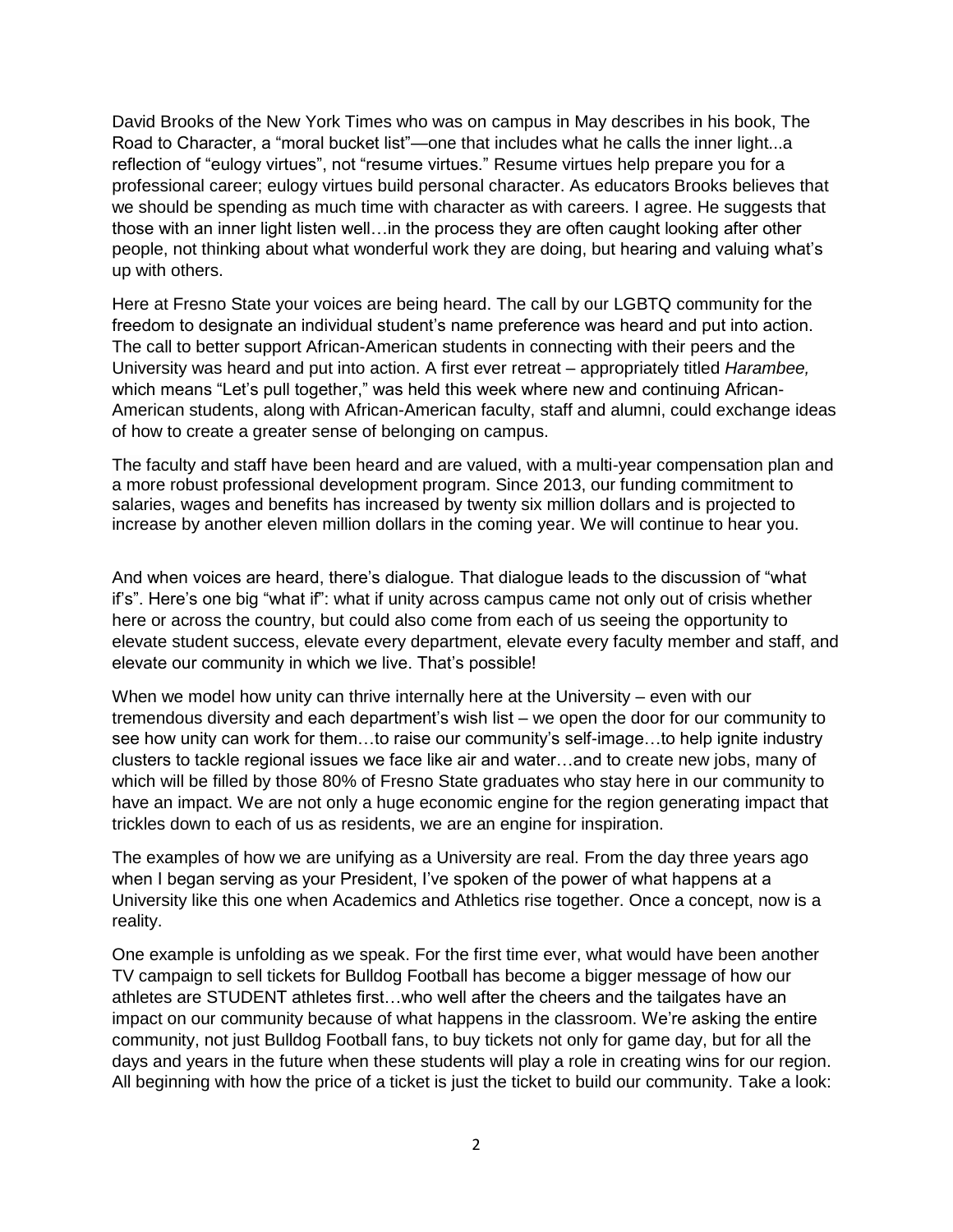## "JUST THE TICKET" TV SPOT PLAYS

Where did this unity come from? It didn't just happen. Very different departments used to hearing their own formula came to understand the power of unity to accomplish something greater than just what their departments could produce on their own. Credit to Paula Castadio, our VP of University Advancement and her team, and Jim Bartko, our Athletic Director with his team, for setting this example.

Our Bold new Strategic Plan didn't just happen either, it was crafted by US out of a unity of purpose to set inspirational and aspirational goals.

We are already living the Strategic Plan's mission to boldly educate and empower our students for success. Those high-impact practices we are driving together as faculty and staff set an extraordinary path for the development of new leaders and lifelong success.

As mentioned earlier, we are investing with purpose to attract, develop and retain diverse faculty and staff…69 new tenure-track faculty for fall – the largest cohort in twenty years – further evidence our Plan is guiding us the right direction. I want to acknowledge and thank our talented Deans across the campus for recruiting such a stellar group of new faculty!

And you'll hear in a moment the progress we are making on other Strategic Plan priorities…improving our physical and technological infrastructure…and growing, developing fully engaged community partnerships that support students, faculty and the University's aim to work as one with the community to create a more vibrant Central Valley. This is our charge as California State University, Fresno as we begin our 106th academic year.

A charge that has accomplished a great deal in the last year, and the plans for coming years are even bolder. Some recent highlights can travel under the radar, so let me shine some light.

Provost Lynnette Zelezny reports our Richter Center, during the 2015-16 academic year alone, provided one million, one-hundred and ninety-eight thousand hours of service to our community. This is the seventh year in a row we have exceeded one million hours, and growing every year. That's learning by serving at its finest…another way the University and community work as one for something bigger than ourselves. And consider the economic impact of those one million plus hours in our community: nearly 34 million dollars that touch others.

Vice President Frank Lamas reminds us how empathy and encouragement for others live in many ways on campus. The Student Cupboard, since opening in November 2014, has seen over 45,000 visits. In March of 2015, we teamed with Craig School of Business alumni, Christopher Morse and Ken Wittwer, to raise over \$100,000 to fulfill the food and hygiene needs of our students so they could focus on their success in the classroom.

We're also feeding the hunger of those who need a hand to start and finish strong. We provided over two-hundred and twenty million dollars in financial aid for 2015-16. Two-hundred and twenty MILLION dollars in support of our students! Our "Recruit up to 99" Career Internship Fair saw fifteen hundred students attend and employer participation increase by 44%. And dreams of a higher education continue to come true at our newly established Dream Outreach and Success Center.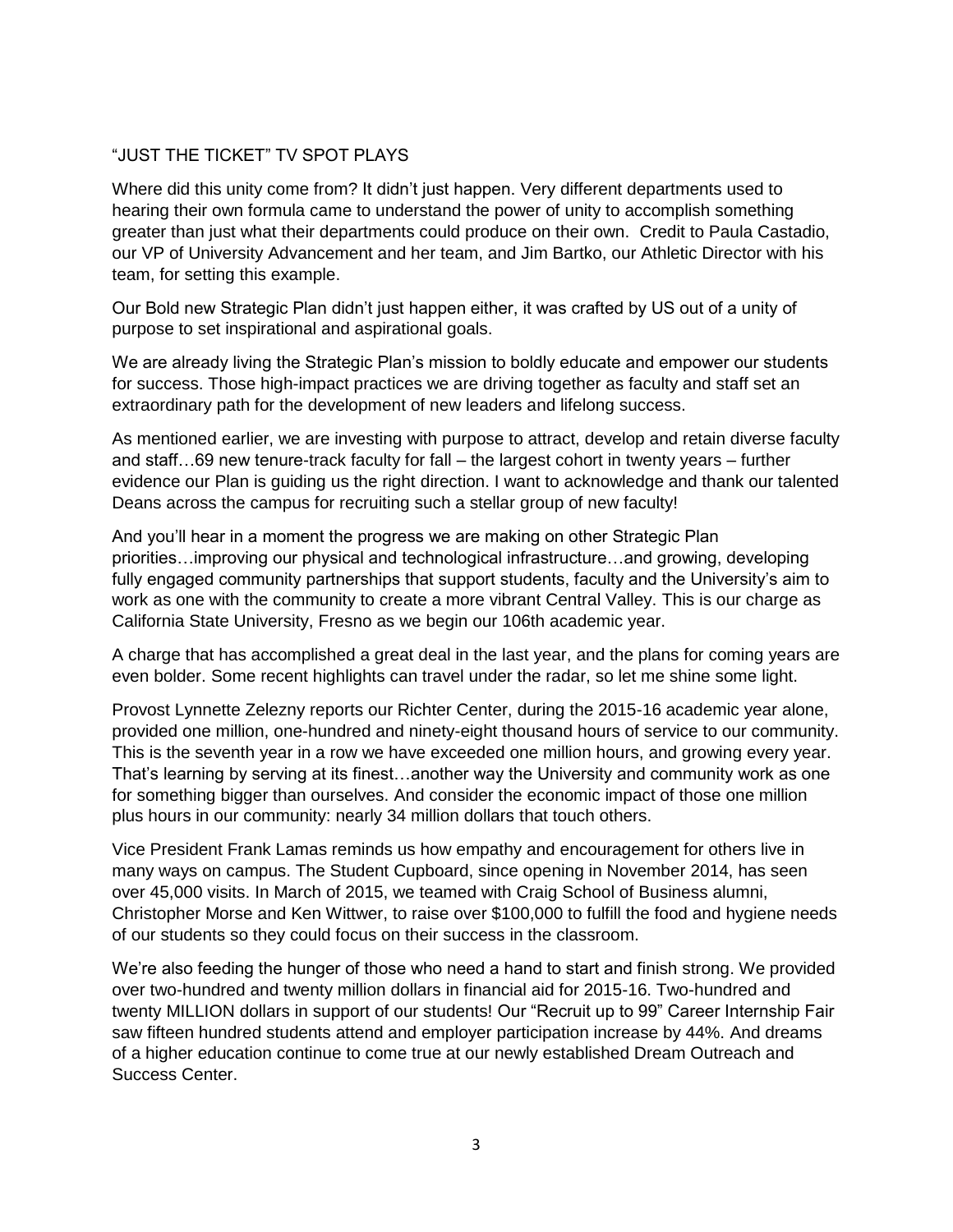And remember our pledge to see Academics and Athletics rise together? Our Athletic Director Jim Bartko reports a stat that you won't hear on SportsCenter: we have set a school record of one-hundred and five All-Academic Mountain West honorees and another school record of eighty-two Mountain West Scholar Athletes. That tells you of a powerful new game plan at work at Fresno State.

There are more familiar stats, including crowning our Men's Basketball, Softball and Baseball teams as Mountain West Conference Champions.

We've hired head coaches for our new wrestling and women's water polo teams—Troy Steiner for wrestling and Natalie Benson for women's water polo, both of whom are Olympians. Our new softball coach, Linda Garza, grew up right here in Fresno just blocks from campus, is impressive. As a young girl, she attended Fresno State softball games and dreamt of being the coach. Today, Linda has returned home to be our coach!

For the third straight year we top all Mountain West teams for TV network viewership. And to capitalize on that interest by our fans, we've renovated the Spalding G. Wathen Tennis Center—home, by the way, to our tennis team that touts one of the highest in the nation student athletic G.P.A. of 3.7. We're completing an update of Warmerdam Field, and have begun phase one of making Bulldog Stadium a world-class venue for a community full of events that unite us on one field.

The first step toward accomplishments like these gets back to listening…across the University, across our community…across the country among over two-hundred thirty thousand living alumni…uncovering the opportunities to represent our many constituents and advance the University and community in sync.

At the heart of advancement is, not coincidentally, what the University Advancement team is doing. An important snapshot of our success is our fund raising among donors who 'get' where we're headed and why. They wouldn't have given over 20 million dollars in 2015-16 if they didn't see it. That's an increase of 18% over last year. Our President's Circle of Excellence – those who are giving \$1,000 or more – has increased nearly 39% in the last year. Growing support at this level says we are doing something right.

One reason? We're listening. Our Alumni Association and Development team are reaching out from our region across the U.S. and world to sit down with alumni to consider how their examples of success can return in-kind to campus to inspire students who will follow their example. I've also taken to the road across the Central Valley this last year to have one-on-one and community conversations with alumni and friends who want to know more and want to contribute because they're hearing about, or getting a sample of what we call Bold.

And before you think that Bold for a university is expressed simply in programs, initiatives and accomplishments, consider the people behind Bold who believe in it and don't stop until they see the results.

People like Professor Antonio Avalos, chair of Department of Economics, for his work on the Central Valley Export Plan. His powerful work will help to strengthen our Valley economy. Thank you, Antonio!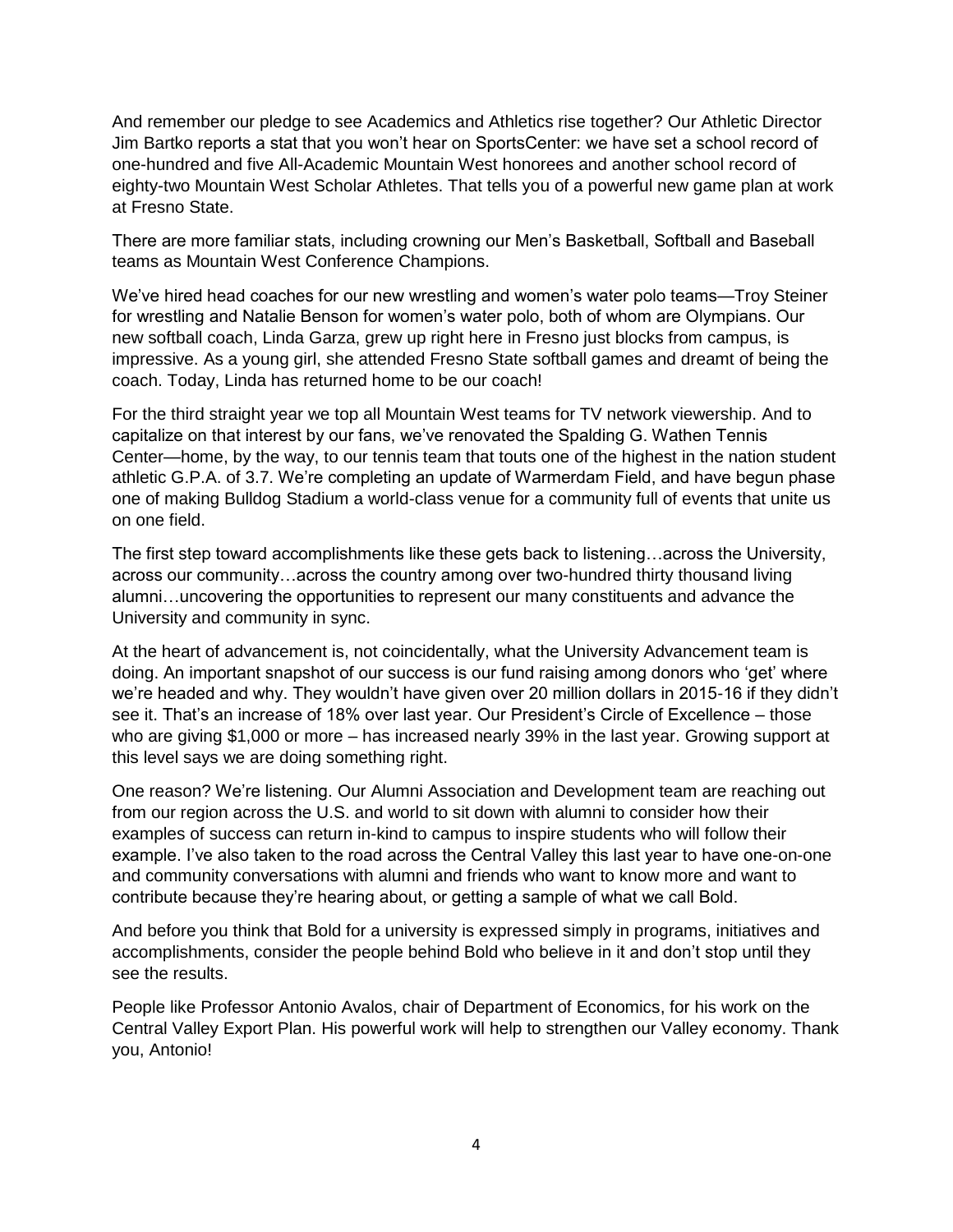Joy Goto, Fresno State Chemistry professor, whose ground-breaking research (along with 49 colleagues around the world) is helping us better understand the role of environmental toxins in ALS and Alzheimer's disease. Thank you, Joy!

Debbie Young, our interim director of the Career Development Center, who is transforming the delivery of career services to better equip our students for their next stop…including developing a new Career and Internship Fair model concentrating on eight industries that hire the most in the Valley, and initiating the Clothing Closet to ensure that our students dress for success. Thank you, Debbie!

And there's Jim Michael who started at Fresno State in 1989 and will finish strong as he retires next May having helped transition our technology organization to become a more outwardfacing, service-oriented department that benefits everyone on campus. Thank you, Jim!

Let's make more contagious this calling to be Bold…in distinction and service by our entire team at Fresno State.

And there are times when being Bold is a virtue of restraint and quiet wisdom; one example is how our Campus Police have successfully handled the expected and the unexpected at all hours of the day and night.

I invite all Campus Police staff members to stand and be recognized. Thank you!

What's ahead of us for the next year?

This summer and continuing through the fall, we're responding to the needs for upgraded physical and technological infrastructure in line with our Strategic Plan. Deborah Adishian-Astone, our new Vice President for Administration, reports we're making a total investment of eighty-six point five million dollars in upgrades to campus facilities and utilities and for deferred maintenance…to improve and sustain the tools you need to do your job…that includes enhanced campus safety.

And we're so proud of two major projects—our 30 million dollar electrical infrastructure upgrade and the crown jewel…our new Jordan Agricultural Research Center, the first ever multidiscipline laboratory in the CSU, funded by 24 million dollars in non-State donor funds.

Our Provost, and Associate Provost Dennis Nef, will focus this year – with the Deans, department chairs and Academic Senate -- on redesigning General Education, reimagining research and graduate studies, and ways to holistically support faculty and staff.

The launch of a Fresno State Visalia campus, in partnership with College of the Sequoias and led by Dean Luz Gonzalez, is moving forward, alongside one of our most critical initiatives for the future—the Central Valley Promise, meant to fill our K through 16 pathway from rural and urban areas with the best prepared students ever. My thanks to Dean Jim Marshall for his leadership in initiating the Promise.

Orlando Leon, our Chief Information Officer, assures us that our University community will have the benefit of greater connectivity to help us better communicate with each other.